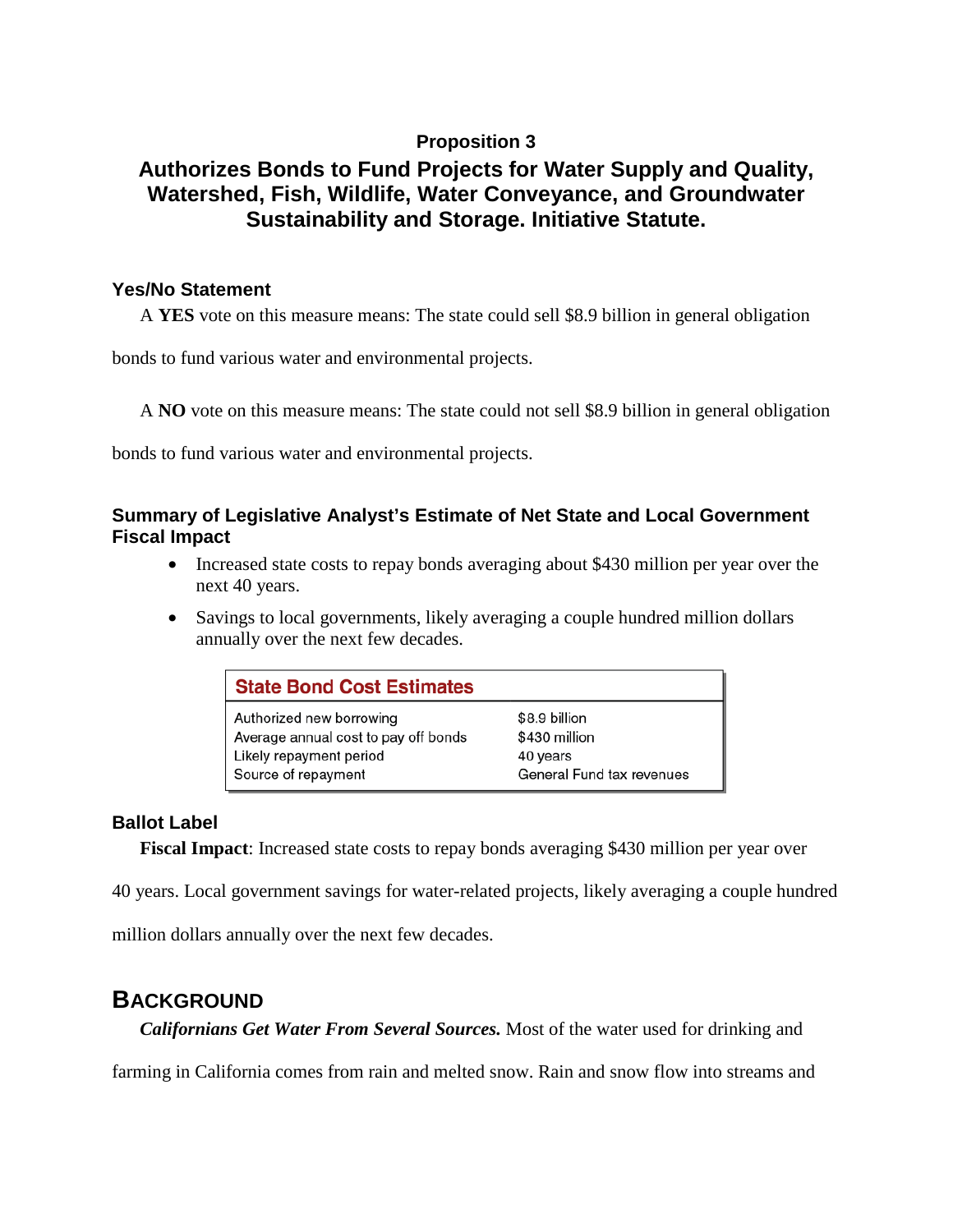rivers, many of which start in the mountains. The areas where these streams and rivers begin are referred to as "watersheds." California has built dams, reservoirs, and canals to store water and deliver it around the state. Water is also pumped from underground (referred to as "groundwater"), especially during dry years when not as much rain and snow falls. A small share of the state's water comes from other sources, such as cleaning and reusing the wastewater that households and businesses send into sewers (referred to as "water recycling").

*Most Spending on Water Is by Local Governments.* Local government agencies—usually water districts, cities, and counties—fund most of the projects that provide clean water for people to drink, supply water for farming, and protect communities from floods. These agencies spend about \$25 billion each year on these types of water-related activities. Residents pay for the majority of this spending when they pay their water and sewer bills.

*State Also Spends Money on Water, as Well as Environmental Projects.* The state gives grants and loans to local government agencies to help pay part of the costs of some of their water projects. The state also spends money on projects to improve the natural environment, including protecting habitats that are home to fish, birds, and other wildlife. In many cases, the state rather than local governments—provides most of the funding for these environmental projects. Sometimes state departments carry out environmental projects themselves, and sometimes they give grants to local governments, nonprofit organizations, and other organizations for these projects. In recent years, the state has spent about \$4 billion per year to support water and environmental projects.

*Voter-Approved Bonds Are a Common Source of State Funding for These Projects.* The state mainly uses general obligation (GO) bonds and the state's General Fund to pay for water and environmental projects. GO bonds are a way to borrow money. Voters give the state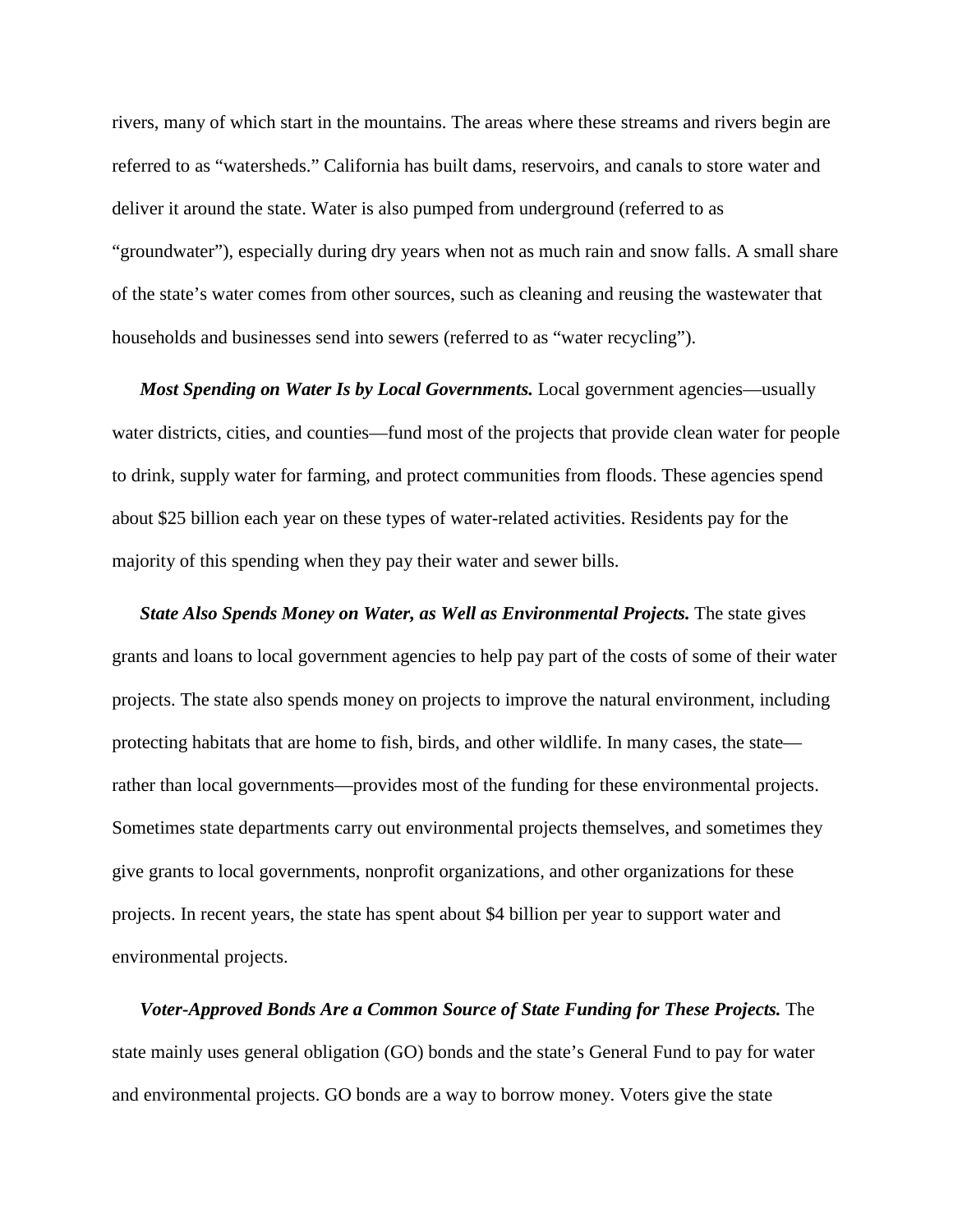permission to sell bonds to investors, and the state uses that money as "up-front" funding for projects. The state then repays the investors over time, with interest, from the General Fund—the state's main operating account, which also pays for education, prisons, health care, and other services. (For more information on the state's use of bonds, see "Overview of State Bond Debt" later in this guide.)

Since 2000, voters have approved about \$31 billion in GO bonds in statewide elections to pay for different types of water and environmental projects. Of this amount, roughly one-third was still available to pay for new projects as of June 2018. This includes \$4 billion that was approved by voters through Proposition 68 in June 2018.

## **PROPOSAL**

*\$8.9 Billion Bond for Water and Environmental Projects.* This proposition allows the state to sell \$8.9 billion in new GO bonds for various water and environmental projects. These funds fall into six broad categories, as summarized in Figure 1.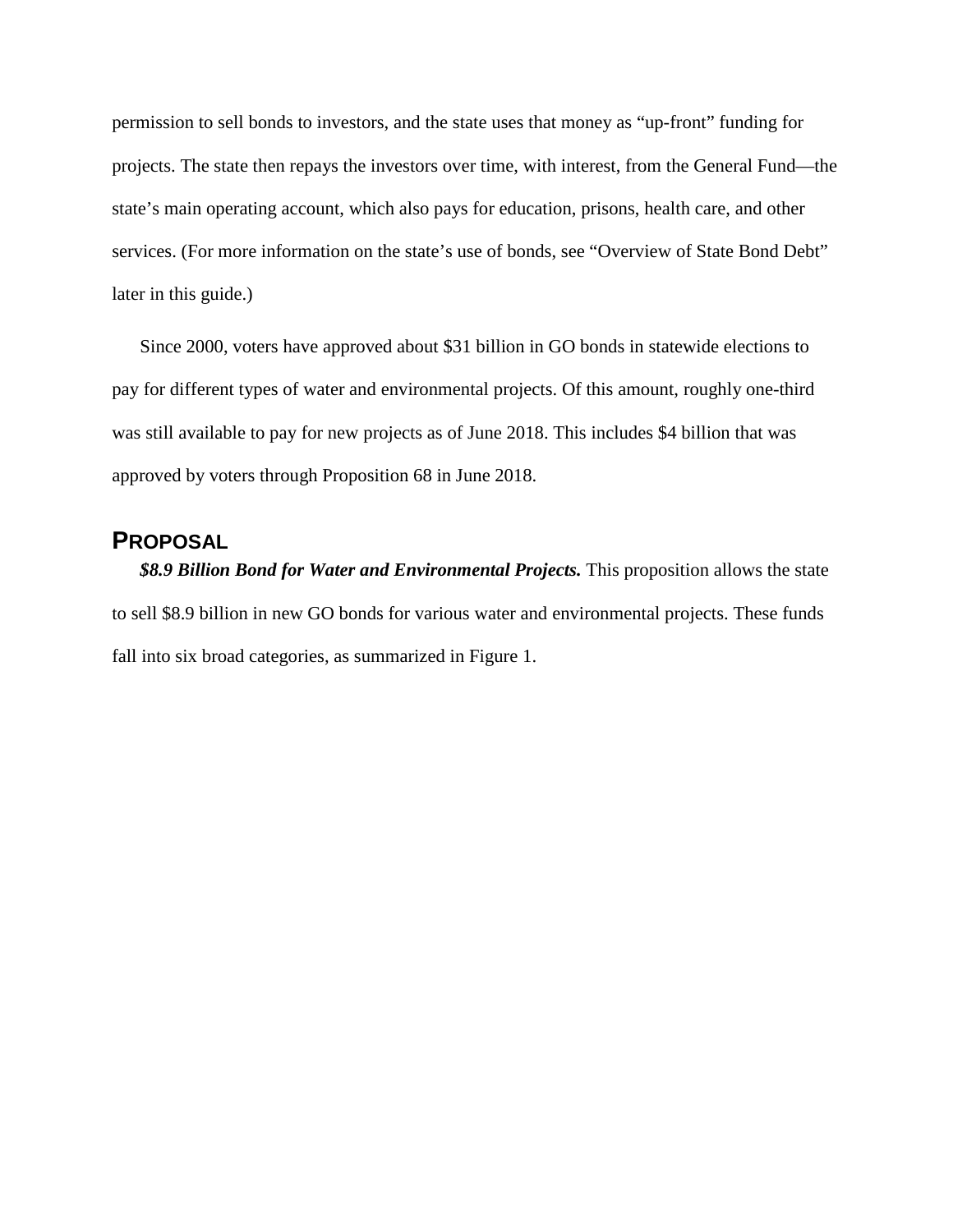| Figure 1                                                 |                                                                                                                                                     |         |  |
|----------------------------------------------------------|-----------------------------------------------------------------------------------------------------------------------------------------------------|---------|--|
| <b>Uses of Proposition 3 Bond Funds</b><br>(In Millions) |                                                                                                                                                     |         |  |
| Category                                                 | <b>Primary Activities</b>                                                                                                                           | Amount  |  |
| Watershed<br>lands                                       | Protect, restore, and improve the health of watershed<br>lands in specified areas of the state to increase the<br>amount and quality of water.      | \$2,495 |  |
| Water supply                                             | Improve and increase: drinking water and wastewater<br>treatment, water recycling, collection and clean-up of<br>rainwater, and water conservation. | 2,130   |  |
| <b>Fish and wildlife</b><br>habitat                      | Improve habitats for fish and wildlife, including by<br>restoring streams and wetlands to more natural<br>conditions.                               | 1.440   |  |
| <b>Water facility</b><br>upgrades                        | Make connections and repairs to existing dams, canals,<br>and reservoirs.                                                                           | 1.227   |  |
| Groundwater                                              | Clean up, recharge, and manage groundwater.                                                                                                         | 1,085   |  |
| Flood<br>protection                                      | Reduce flood risk, including by expanding floodplains and<br>repairing reservoirs.                                                                  | 500     |  |
| Total                                                    |                                                                                                                                                     | \$8,877 |  |

Within these broad categories, the proposition includes around 100 subcategories for how certain amounts must be spent, including for particular regions of the state or on specific projects. The proposition's broad spending categories include the following:

• *Watershed Lands (\$2.5 Billion)*. This category funds projects to improve the conditions of watershed lands, which include forests, meadows, wetlands, and areas near rivers. Funded projects must protect or improve the supply and quality of the water that comes from these lands. Many of these projects would also have environmental benefits, such as improving habitat for fish and wildlife or reducing the risk of forest fires. This funding category includes about 50 subcategories with special requirements, including that certain amounts be spent in specific areas of the state. For example, the proposition provides \$250 million for the forests in the Sierra Nevada Mountains and \$200 million for the Salton Sea in Southern California.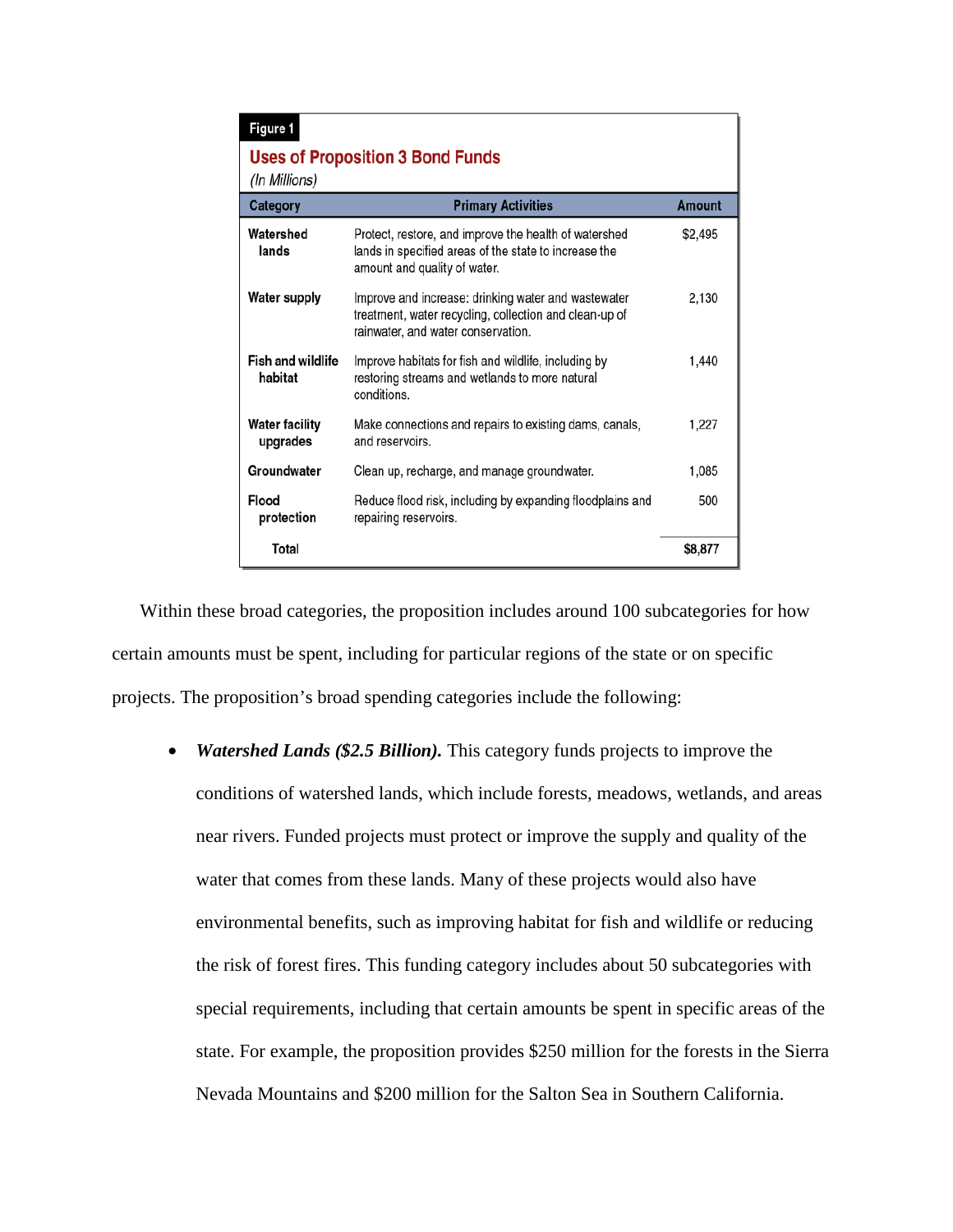- *Water Supply (\$2.1 Billion).* This funding is for projects that will increase the amount of water available for people to use. This includes money for collecting and cleaning up rainwater (\$550 million), cleaning up drinking water (\$500 million), and recycling wastewater (\$400 million). The proposition also provides funding for water conservation activities that decrease how much water people use (\$300 million). This could include paying some of the costs for people to install low-flow toilets or replace their lawns with plants that use less water.
- *Fish and Wildlife Habitat (\$1.4 Billion).* This category funds projects to improve fish and wildlife habitat. The types of projects could include increasing the amount of water that flows to a wetland or river, as well as buying undeveloped land to keep it in a natural state. The proposition targets some of the funding for projects to help certain species, including native fish in the Central Valley (\$400 million), salmon and steelhead trout (\$300 million), and migratory birds (\$280 million).
- *Water Facility Upgrades (\$1.2 Billion).* This funding is for four specific projects to improve the availability of water in certain areas of the state. These projects include: (1) repairing the federally owned Madera and Friant-Kern canals in the Central Valley (\$750 million), (2) building canals and other types of projects that connect local reservoirs and communities in the San Francisco Bay region (\$250 million), (3) repairing the state-owned Oroville Dam in Butte County (\$200 million), and (4) planning changes for the North Bay Aqueduct that serves Solano and Napa Counties (\$5 million).
- *Groundwater (\$1.1 Billion).* This category funds projects related to groundwater storage to make sure groundwater will be available in future years. This includes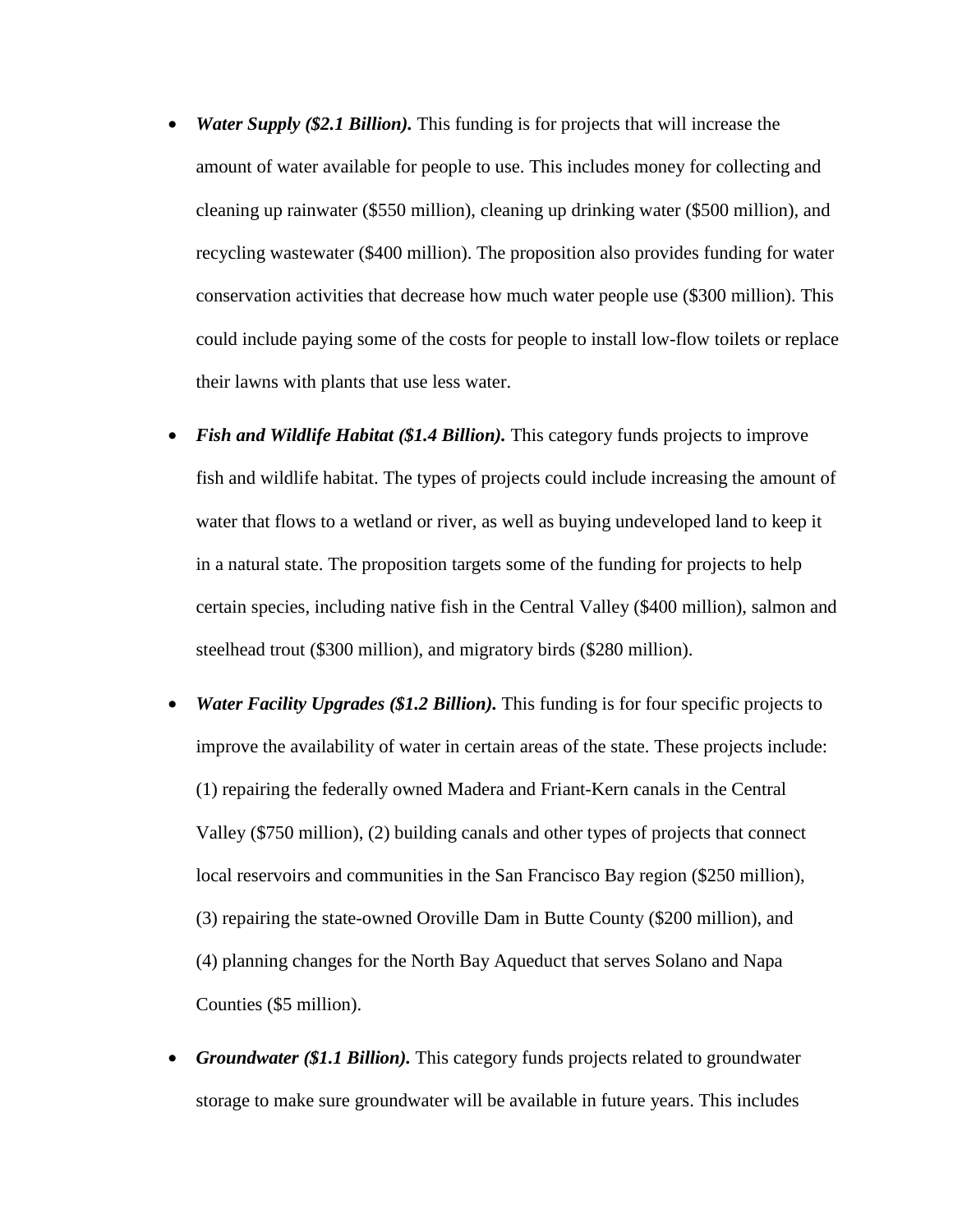activities to clean up groundwater by removing salts to make it more usable (\$400 million). Funding will also be used for projects that help water to soak back into the ground so that it can be used in the future (known as "groundwater recharge").

• *Flood Protection (\$500 Million)*. This funding is for projects that reduce the risk from floods. These projects could include expanding floodplains (which provide areas where floodwaters can spread without causing much harm) and repairing reservoirs. Some of these projects would provide other benefits, such as improving fish and wildlife habitat, increasing water supplies, and improving recreation opportunities. Some of this funding is for projects in specific areas of the state, including the Central Valley (\$200 million) and the San Francisco Bay Area (\$200 million).

*Distributes Most Funding Through Grants.* The proposition provides funding to more than a dozen different state departments. The proposition continuously appropriates the bond funds to these departments, which is different from most water and environmental bonds. This means that the Legislature would not spend the funds in the annual state budget. Instead, departments would automatically receive funding when they are ready to spend it. Departments would spend some of the funds to carry out projects themselves. However, almost all of the funds would be given as grants to local government agencies, Indian tribes, nonprofit organizations, and private water companies for specific projects. For some funding subcategories—particularly those related to increasing or protecting water supply—grant recipients would have to provide at least \$1 in local funds for each \$1 of grant funding they receive.

*Provides Funding for "Disadvantaged Communities."* The proposition has several requirements to help disadvantaged communities (those with lower average incomes). For a few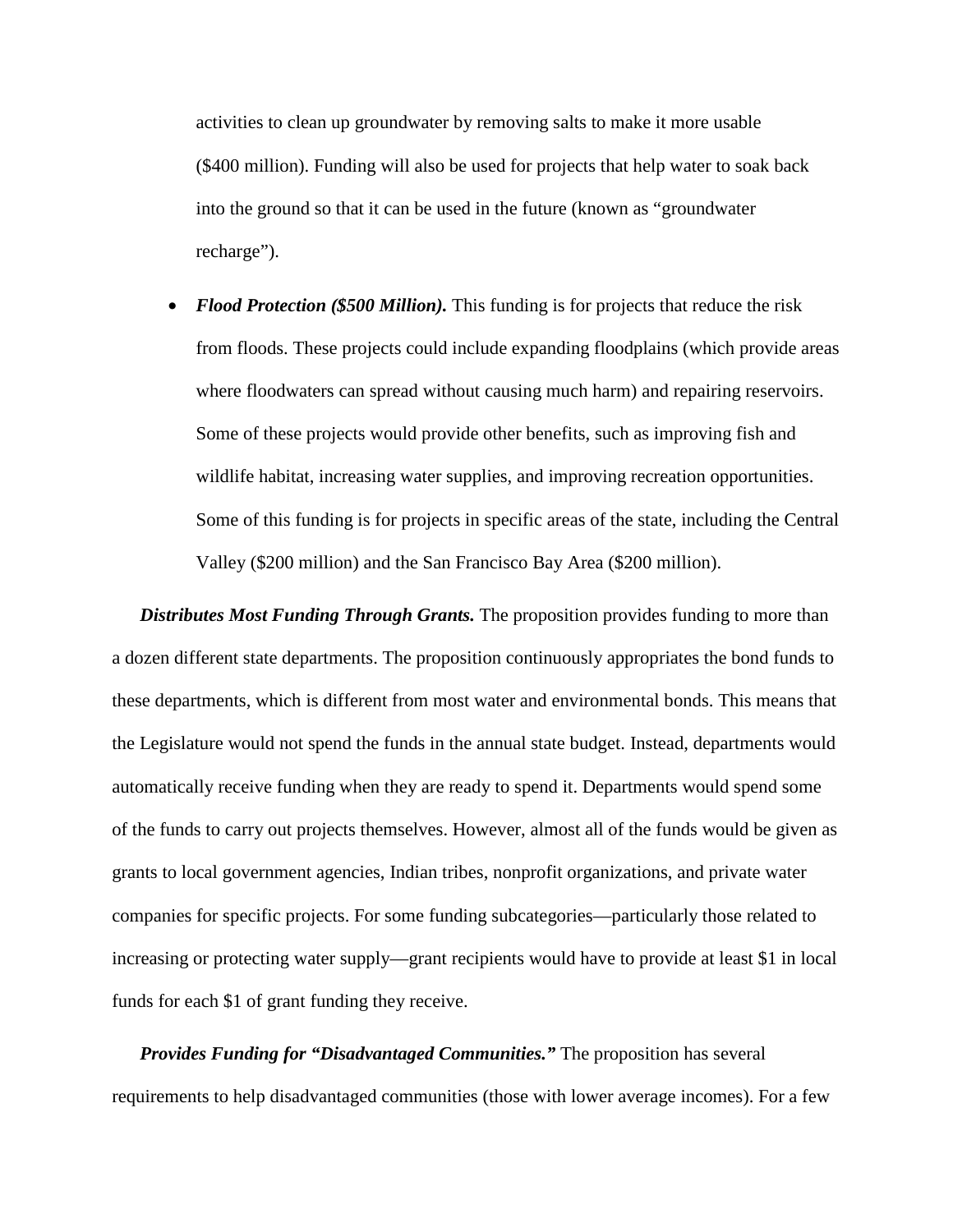spending subcategories, the proposition requires that funding be spent on projects that benefit these communities. Also, in many cases disadvantaged communities that receive grants would not have to pay the local share of costs discussed above.

*Provides Greenhouse Gas (GHG) Funds for Water Projects.* Separate from the \$8.9 billion bond, this proposition also changes how the state must spend some existing funding related to GHGs. The state has passed laws to reduce global warming by limiting the amount of GHGs that are released in California. These efforts include the "cap-and-trade" program, which requires some companies and government agencies to buy permits from the state to release GHGs. The program causes some water agencies to have higher electricity costs to operate parts of their water delivery systems, such as pumps and water treatment plants. This proposition requires that a portion of the funding the state receives from the sale of permits be provided to four water agencies—the state Department of Water Resources, the Metropolitan Water District of Southern California, the Contra Costa Water District, and the San Luis and Delta Mendota Water Authority. The amount of funding would be equal to each agency's additional electricity costs associated with state programs to reduce GHGs. We estimate these costs could total tens of millions of dollars annually. (In the most recent year, the state has received \$3 billion from the sale of permits.) The agencies would be required to spend the funds they receive on such activities as water conservation programs. As such, these funds would no longer be available for the state to spend on other activities.

### **FISCAL EFFECTS**

*State Bond Costs.* This proposition would allow the state to borrow \$8.9 billion by selling additional GO bonds to investors. These investors would be repaid with interest using the state's General Fund tax revenues. The cost of these bonds would depend on various factors—such as